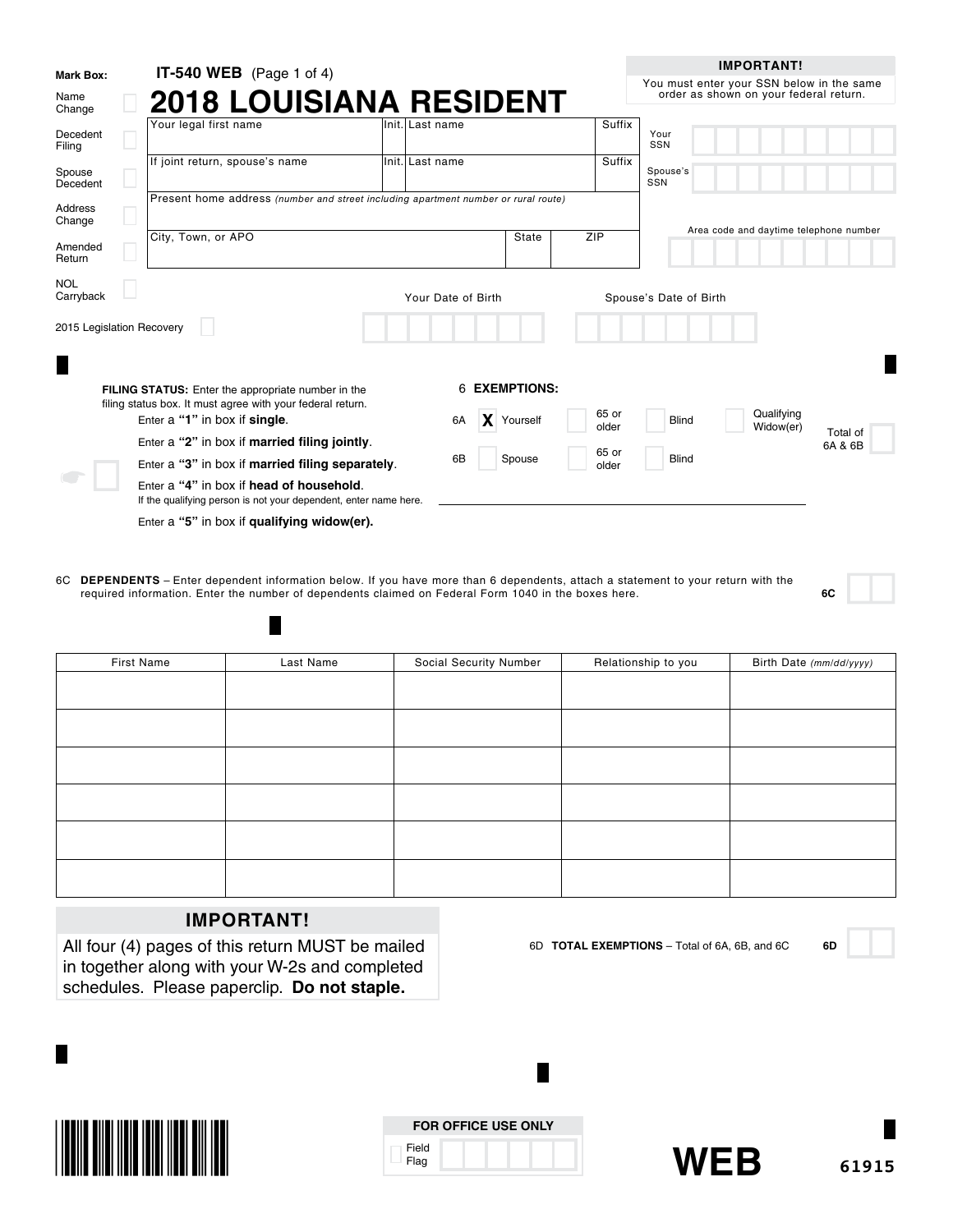г

Enter your Social Security Number.

|     | If you are not required to file a federal<br>return, indicate wages here.                                                                                                                                                                                                     |                                           | Mark this box and enter zero "0" on Line 13. |
|-----|-------------------------------------------------------------------------------------------------------------------------------------------------------------------------------------------------------------------------------------------------------------------------------|-------------------------------------------|----------------------------------------------|
| 7   | FEDERAL ADJUSTED GROSS INCOME - If your Federal Adjusted<br>Gross Income is less than zero, enter "0."                                                                                                                                                                        | From Louisiana<br>Schedule E.<br>attached | 7                                            |
|     | If you did not itemize your deductions on your federal return, leave Lines 8A, 8B, and 8C blank and go to Line 9.                                                                                                                                                             |                                           |                                              |
| 8A  | FEDERAL ITEMIZED DEDUCTIONS                                                                                                                                                                                                                                                   |                                           | 8Α                                           |
| 8Β  | FEDERAL STANDARD DEDUCTION                                                                                                                                                                                                                                                    |                                           | 8Β                                           |
| 8С  | EXCESS FEDERAL ITEMIZED DEDUCTIONS - Subtract Line 8B from Line 8A.                                                                                                                                                                                                           |                                           | 8C                                           |
| 9   | FEDERAL INCOME TAX – See instructions. If your federal income tax has been decreased<br>by the foreign tax credit, see instructions for optional deduction. If your federal income tax has<br>been decreased by a federal disaster credit allowed by the IRS, see Schedule H. | $\mathbf{2}$                              | 9<br>00                                      |
| 10  | YOUR LOUISIANA TAX TABLE INCOME - Subtract Lines 8C and 9 from Line 7. If less than zero,<br>enter "0." Use this figure to find your tax in the tax tables.                                                                                                                   |                                           | $ 00\rangle$<br>10                           |
| 11  | YOUR LOUISIANA INCOME TAX – Enter the amount from the tax table that corresponds with your filing<br>status.                                                                                                                                                                  |                                           | 00<br>11                                     |
| 12  | NONREFUNDABLE PRIORITY 1 CREDITS - From Schedule C, Line 9                                                                                                                                                                                                                    |                                           | 12                                           |
| 13  | TAX LIABILITY AFTER NONREFUNDABLE PRIORITY 1 CREDITS - Subtract Line 12<br>from Line 11. If the result is less than zero, or you are not required to file a federal return,<br>enter zero "0."                                                                                |                                           | 13                                           |
|     |                                                                                                                                                                                                                                                                               |                                           |                                              |
| 14  | 2018 LOUISIANA REFUNDABLE CHILD CARE CREDIT - Your Federal Adjusted Gross Income<br>must be EQUAL TO OR LESS THAN \$25,000 to claim the credit on this line. See instructions, page<br>14, and Refundable Child Care Credit Worksheet, page 17.                               |                                           | 00.<br>14                                    |
| 14A | Enter the qualified expense amount from the Refundable Child Care Credit Worksheet, Line 3.                                                                                                                                                                                   |                                           | 14A                                          |
| 14B | Enter the amount from the Refundable Child Care Credit Worksheet, Line 6.                                                                                                                                                                                                     |                                           | 14B                                          |
|     | 2018 LOUISIANA REFUNDABLE SCHOOL READINESS CREDIT - Your Federal Adjusted Gross<br>Income must be EQUAL TO OR LESS THAN \$25,000 to claim the credit on this line. See<br>Refundable School Readiness Credit Worksheet, page 18.                                              |                                           |                                              |
| 15  | 3<br>5                                                                                                                                                                                                                                                                        | 2                                         | 15                                           |
| 16  | EARNED INCOME CREDIT - See Louisiana Earned Income Credit (LA EIC) Worksheet, Line 3.                                                                                                                                                                                         |                                           | 16                                           |
| 17  | LOUISIANA CITIZENS INSURANCE CREDIT<br>17A<br>See instructions, page 3.                                                                                                                                                                                                       | 00                                        | 17                                           |
| 18  | OTHER REFUNDABLE PRIORITY 2 CREDITS - From Schedule F, Line 10                                                                                                                                                                                                                |                                           | 00 <br>18                                    |
| 19  | TOTAL REFUNDABLE PRIORITY 2 CREDITS - Add Lines 14, and 15 through 18. Do not include<br>amounts on Lines 14A, 14B, and 17A.                                                                                                                                                  |                                           | 00<br>19                                     |
| 20  | TAX LIABILITY AFTER REFUNDABLE PRIORITY 2 CREDITS - See instructions, page 3.                                                                                                                                                                                                 |                                           | $ 00\rangle$<br>20                           |
| 21  | OVERPAYMENT AFTER REFUNDABLE PRIORITY 2 CREDITS - See instructions, page 3.                                                                                                                                                                                                   |                                           | 00 <br>21                                    |
| 22  | NONREFUNDABLE PRIORITY 3 CREDITS - From Schedule J, Line 16                                                                                                                                                                                                                   | Ш                                         | 00                                           |
|     |                                                                                                                                                                                                                                                                               |                                           | 22                                           |



Enter the first 4 letters of your last name in these boxes.



**CONTINUE ON NEXT PAGE.** 

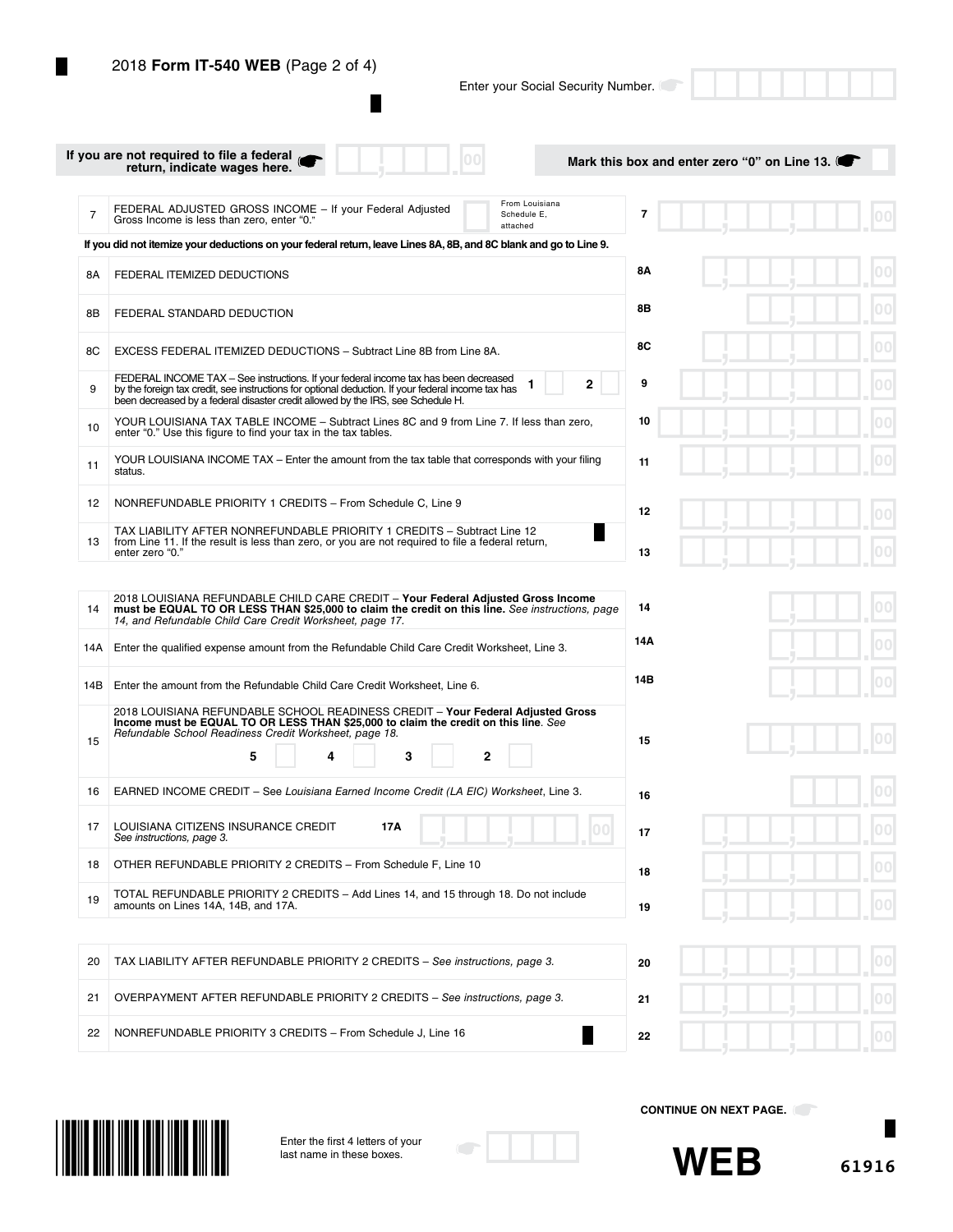# 2018 **Form IT-540 WEB** (Page 3 of 4)

Ш

Enter your Social Security Number.

 $\blacksquare$ 

|            |     | Enter the first 4 letters of your<br>last name in these boxes.                                                                                                                                                                                                           | <b>WEB</b><br>61917                                        |
|------------|-----|--------------------------------------------------------------------------------------------------------------------------------------------------------------------------------------------------------------------------------------------------------------------------|------------------------------------------------------------|
|            |     | Will this refund be forwarded to a financial<br>Checking<br>Savings<br>Type:<br>institution located outside the United States?<br>Routing<br>Account<br>Number<br>Number                                                                                                 | No<br>Yes<br><b>COMPLETE AND SIGN RETURN ON NEXT PAGE.</b> |
|            |     | <b>DIRECT DEPOSIT INFORMATION</b>                                                                                                                                                                                                                                        |                                                            |
|            |     | you do not make a refund selection, you will receive your refund by paper check.                                                                                                                                                                                         |                                                            |
| REFUND DUE | 39  | Enter a "2" in box if you want to receive your refund by paper check.<br><b>REFUND</b><br>Enter a "3" in box if you want to receive your refund by direct deposit. Complete<br>information below. If information is unreadable, you are filing for the first time, or if | 39                                                         |
|            |     | AMOUNT TO BE REFUNDED – Subtract Line 38 from Line 37. If mailing to LDR, use Address 2 on the next page.                                                                                                                                                                |                                                            |
|            | 38  | <b>CREDIT</b><br>AMOUNT OF LINE 37 TO BE CREDITED TO 2019 INCOME TAX                                                                                                                                                                                                     | 38                                                         |
|            | 37  | SUBTOTAL - Subtract Line 36 from Line 35. This amount of overpayment is available for credit or refund.                                                                                                                                                                  | 37                                                         |
|            | 36  | TOTAL DONATIONS - From Schedule D, Line 21                                                                                                                                                                                                                               | 36                                                         |
|            | 35  | on Line 35. If Line 34 is greater than Line 33, subtract Line 33 from Line 34, and enter the balance on Line 40.                                                                                                                                                         | 35                                                         |
|            | 34  | R-210R. If you are a farmer, check the box.<br><b>ADJUSTED OVERPAYMENT</b> – If Line 33 is greater than Line 34, subtract Line 34 from Line 33, and enter                                                                                                                | 34                                                         |
|            | 33  | be reduced by the Underpayment of Estimated Tax Penalty. Otherwise, go to Line 40.<br>UNDERPAYMENT PENALTY – See instructions for Underpayment Penalty, page 13, and Form                                                                                                | 33                                                         |
|            | 32  | TOTAL REFUNDABLE TAX CREDITS AND PAYMENTS - Add Lines 26 through 31.<br>OVERPAYMENT - If Line 32 is greater than Line 25, subtract Line 25 from Line 32. Your overpayment may                                                                                            | 32                                                         |
|            |     |                                                                                                                                                                                                                                                                          |                                                            |
|            | 31  | AMOUNT PAID WITH EXTENSION REQUEST                                                                                                                                                                                                                                       | 31                                                         |
| PAYMENTS   | 30  | AMOUNT OF ESTIMATED PAYMENTS MADE FOR 2018                                                                                                                                                                                                                               | 30                                                         |
|            | 29  | AMOUNT OF CREDIT CARRIED FORWARD FROM 2017                                                                                                                                                                                                                               | 29                                                         |
|            | 28  | AMOUNT OF LOUISIANA TAX WITHHELD FOR 2018 - Attach Forms W-2 and 1099.                                                                                                                                                                                                   | 28                                                         |
|            | 27  | REFUNDABLE PRIORITY 4 CREDITS - From Schedule I, Line 6                                                                                                                                                                                                                  | 27                                                         |
|            | 26  | OVERPAYMENT OF REFUNDABLE PRIORITY 2 CREDITS - Enter the amount from Line 21.                                                                                                                                                                                            | 26                                                         |
|            |     |                                                                                                                                                                                                                                                                          |                                                            |
|            | 25  | TOTAL INCOME TAX AND CONSUMER USE TAX - Add Lines 23, 24A, and 24B.                                                                                                                                                                                                      | 25                                                         |
|            | 24B | Amount from the Consumer<br>CONSUMER USE TAX for purchases on or after July 1, 2018<br>Use Tax Worksheet.                                                                                                                                                                | 24B                                                        |
|            | 24A | CONSUMER USE TAX for purchases before July 1, 2018<br>No use tax due.                                                                                                                                                                                                    | 00<br>24A                                                  |
|            | 23  | ADJUSTED LOUISIANA INCOME TAX - Subtract Line 22 from Line 20.                                                                                                                                                                                                           | 23                                                         |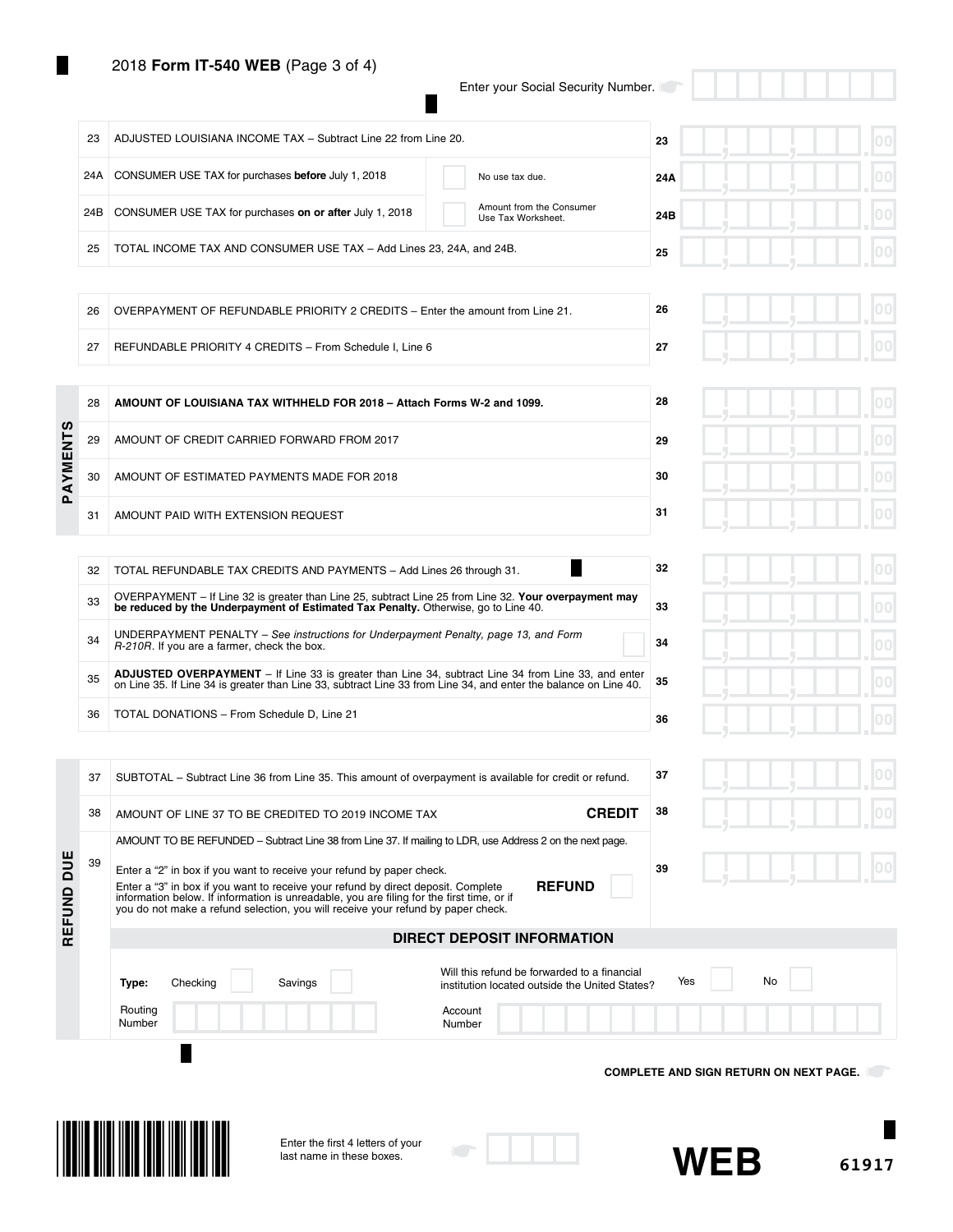Enter your Social Security Number.

|                | 40 | AMOUNT YOU OWE - If Line 25 is greater than Line 32, subtract Line 32 from Line 25.                                                                            |  | 40                       |    |  |
|----------------|----|----------------------------------------------------------------------------------------------------------------------------------------------------------------|--|--------------------------|----|--|
|                |    |                                                                                                                                                                |  |                          |    |  |
|                | 41 | ADDITIONAL DONATION TO THE MILITARY FAMILY ASSISTANCE FUND                                                                                                     |  |                          | 41 |  |
|                | 42 | ADDITIONAL DONATION TO THE COASTAL PROTECTION AND RESTORATION FUND                                                                                             |  |                          | 42 |  |
| LOUISIANA      | 43 | ADDITIONAL DONATION TO LOUISIANA FOOD BANK ASSOCIATION                                                                                                         |  |                          | 43 |  |
| DUE            | 44 | INTEREST - From the Interest Calculation Worksheet, page 13, Line 5.                                                                                           |  | 44                       |    |  |
|                | 45 | DELINQUENT FILING PENALTY - From the Delinquent Filing Penalty Calculation Worksheet, page 13, Line 7.                                                         |  | 45                       |    |  |
| <b>AMOUNTS</b> | 46 | DELINQUENT PAYMENT PENALTY - From Delinquent Payment Penalty Calculation Worksheet, page 13, Line 7.                                                           |  | 46                       |    |  |
|                | 47 | UNDERPAYMENT PENALTY - See instructions for Underpayment Penalty, page 13, and<br>Form R-210R. If you are a farmer, check the box.                             |  | 47                       |    |  |
|                | 48 | BALANCE DUE LOUISIANA - Add Lines 40 through 47.<br>If mailing to LDR, use address 1 below. For electronic payment<br>options, see page 1 of the instructions. |  | <b>PAY THIS AMOUNT.</b>  | 48 |  |
|                |    | <b>IMPORTANT!</b>                                                                                                                                              |  | <b>DO NOT SEND CASH.</b> |    |  |
|                |    | All four (4) pages of this return                                                                                                                              |  |                          |    |  |
|                |    | MUST be mailed in together along                                                                                                                               |  |                          |    |  |
|                |    | with your W-2s and completed                                                                                                                                   |  |                          |    |  |
|                |    | schedules. Please paperclip.                                                                                                                                   |  |                          |    |  |

**Do not staple.**

Under penalties of perjury, I declare that I have examined this return and accompanying schedules and statements, and to the best of my knowledge and belief, they are true, correct, and complete. Declaration of preparer (other than taxpayer) is based on all information of which preparer has any knowledge. If I made a contribution to the START Savings Program, I consent that my Social Security Number may be given to the Louisiana Office of Student Financial Assistance to properly identify the START Savings Program account holder. If married filing jointly, both Social Security Numbers may be submitted. I understand that by submitting this form I authorize the disbursement of individual income tax refunds through the method as described on Line 39.

| Your Signature  |                                      |                      |  | Date $(mm/dd/yyyy)$ | Spouse's Signature (If filing jointly, both must sign.) |                                   |                                | Date $(mm/dd/yyyy)$ |
|-----------------|--------------------------------------|----------------------|--|---------------------|---------------------------------------------------------|-----------------------------------|--------------------------------|---------------------|
| <b>PAID</b>     | Print/Type Preparer's Name           | Preparer's Signature |  |                     | Date $(mm/dd/yyyy)$                                     |                                   | <b>Check</b> nif Self-employed |                     |
| <b>PREPARER</b> | Firm's Name $\blacktriangleright$    |                      |  |                     |                                                         | Firm's FEIN $\blacktriangleright$ |                                |                     |
| <b>USE ONLY</b> | Firm's Address $\blacktriangleright$ |                      |  |                     |                                                         | Telephone $\blacktriangleright$   |                                |                     |

| Enter the first 4 letters of your<br>last name in these boxes. |                                | Individual Income Tax Return<br>Calendar year return due 5/15/2019                                                        |                                                       |
|----------------------------------------------------------------|--------------------------------|---------------------------------------------------------------------------------------------------------------------------|-------------------------------------------------------|
|                                                                | ∼<br><b>SD</b><br>w<br>Φ<br>s. | <b>Mail Balance Due Return with Payment</b><br>TO: Department of Revenue<br>P. O. Box 3550<br>Baton Rouge, LA 70821-3550  | PTIN, FEIN, or LDR Account Number<br>of Paid Preparer |
|                                                                | ਠ<br>ਹ<br>ŋ<br>ىب              | Mail All Other Individual Income Tax Returns<br>TO: Department of Revenue<br>P. O. Box 3440<br>Baton Rouge, LA 70821-3440 | WFR<br><b>For Office</b><br>Use Only.<br>61918        |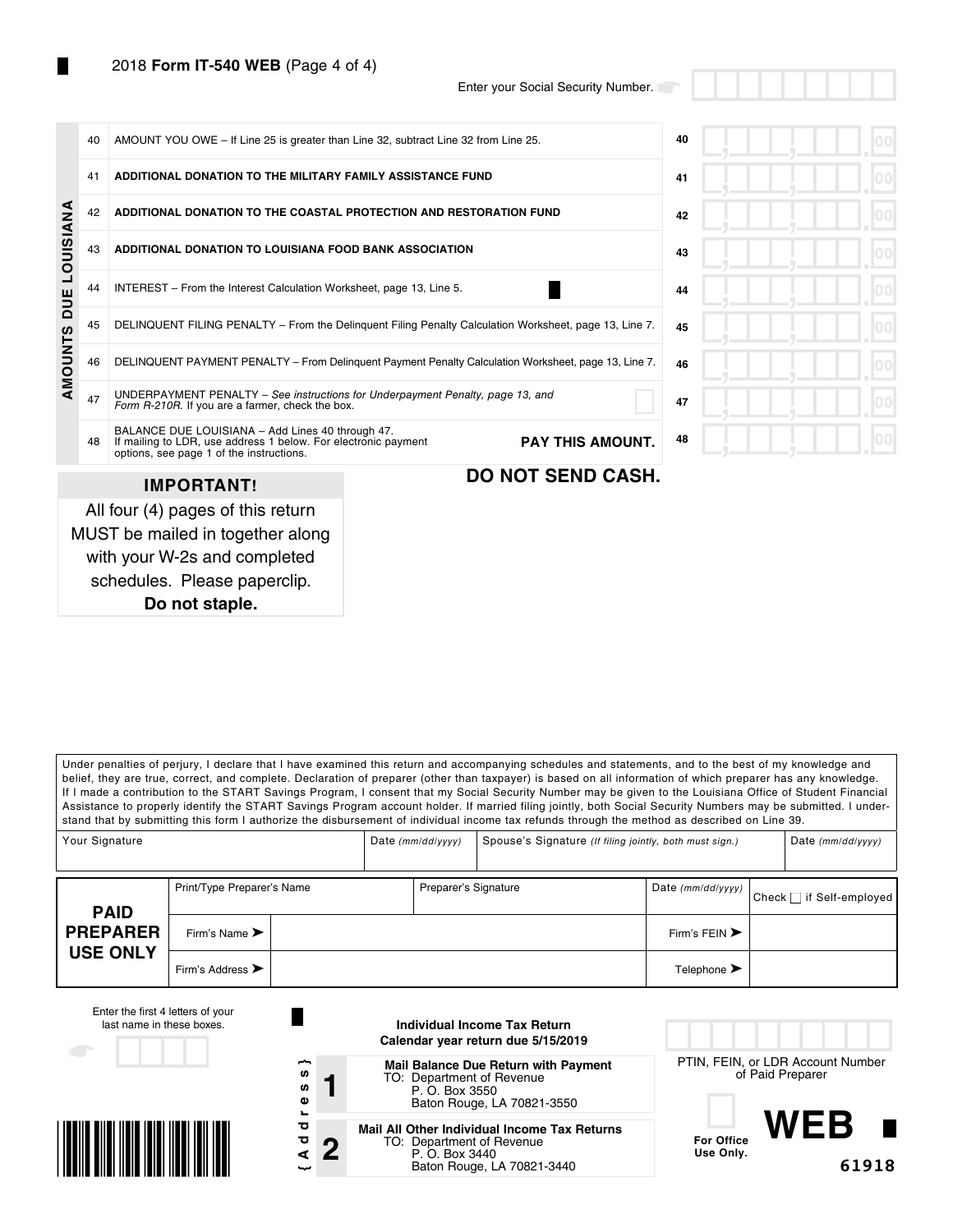Enter your Social Security Number.

# **SCHEDULE C** – 2018 NONREFUNDABLE PRIORITY 1 CREDITS

| 1              |         | CREDIT FOR TAX LIABILITIES PAID TO OTHER STATES - A copy of the return filed with the other states must be<br>submitted with this schedule.                                         |      |                 |                           |              |    |                                                                                                             |           |  |  |
|----------------|---------|-------------------------------------------------------------------------------------------------------------------------------------------------------------------------------------|------|-----------------|---------------------------|--------------|----|-------------------------------------------------------------------------------------------------------------|-----------|--|--|
|                | 1A      | Enter the total of Net Tax Liability Paid to Other States from Form R-10606.                                                                                                        |      |                 |                           |              |    |                                                                                                             | <b>1A</b> |  |  |
|                | 1B      | Enter the Credit for Taxes Paid to Other States from Form R-10606.                                                                                                                  |      | 1B              |                           |              |    |                                                                                                             |           |  |  |
| $\overline{2}$ |         | CREDIT FOR CERTAIN DISABILITIES - Mark an "X" in the appropriate boxes. Only one credit is allowed per person.<br>See instructions on page 4 for definitions of these disabilities. |      |                 |                           |              |    |                                                                                                             |           |  |  |
|                |         |                                                                                                                                                                                     | Deaf | Loss of<br>Limb | Mentally<br>Incapacitated | <b>Blind</b> |    | Enter the total number of qualifying                                                                        |           |  |  |
|                | 2A      | Yourself                                                                                                                                                                            |      |                 |                           |              |    | 2D individuals. Only one credit is allowed<br>per person.                                                   | 2D        |  |  |
|                | 2B      | Spouse                                                                                                                                                                              |      |                 |                           |              | 2E | Multiply Line 2D by \$72.                                                                                   |           |  |  |
|                | 2C      | Dependent *                                                                                                                                                                         |      |                 |                           |              |    |                                                                                                             | <b>2E</b> |  |  |
|                | $\star$ | List dependent names here. >                                                                                                                                                        |      |                 |                           |              |    |                                                                                                             |           |  |  |
| 3              |         | CREDIT FOR CONTRIBUTIONS TO EDUCATIONAL INSTITUTIONS                                                                                                                                |      |                 |                           |              |    |                                                                                                             |           |  |  |
|                | ЗΑ      | Enter the value of computer or other technological equipment donated. Attach Form R-3400.                                                                                           |      |                 |                           |              |    |                                                                                                             | 3A        |  |  |
|                | ЗB      | Multiply Line 3A by 29 percent. Round to the nearest dollar.                                                                                                                        |      |                 |                           |              |    |                                                                                                             | 3B        |  |  |
| 4              |         | CREDIT FOR CERTAIN FEDERAL TAX CREDITS                                                                                                                                              |      |                 |                           |              |    |                                                                                                             |           |  |  |
|                | 4A      | Enter the amount of eligible federal credits.                                                                                                                                       |      |                 |                           |              |    |                                                                                                             | 4Α        |  |  |
|                | 4B      |                                                                                                                                                                                     |      |                 |                           |              |    | Multiply Line 4A by 7 percent. Enter the result or \$18, whichever is less. This credit is limited to \$18. | 4В        |  |  |

## **Additional Nonrefundable Priority 1 Credits**

Enter credit description and associated code, along with the dollar amount of credit claimed. *See instructions on page 5.*

|   | <b>Credit Description</b>                                                                                                               | <b>Credit Code</b> | <b>Amount of Credit Claimed</b> |  |
|---|-----------------------------------------------------------------------------------------------------------------------------------------|--------------------|---------------------------------|--|
| 5 |                                                                                                                                         |                    | 5                               |  |
| 6 |                                                                                                                                         |                    | 6                               |  |
|   |                                                                                                                                         |                    |                                 |  |
| 8 |                                                                                                                                         |                    | 8                               |  |
| 9 | TOTAL NONREFUNDABLE PRIORITY 1 CREDITS - Add Lines 1B, 2E, 3B, 4B, and 5<br>through 8. Also, enter this amount on Form IT-540, Line 12. |                    | 9                               |  |

| <b>Description</b>                | Code | <b>Description</b>                     | Code | <b>Description</b>                                             | Code | <b>Description</b>                                                           | Code |
|-----------------------------------|------|----------------------------------------|------|----------------------------------------------------------------|------|------------------------------------------------------------------------------|------|
| Education Credit Act 125 Recovery | 099  | <b>Small Town Health Professionals</b> | 115  | <b>Bulletproof Vest</b>                                        | 135  | Debt Issuance                                                                | 155  |
| Premium Tax                       | 100  | <b>Bone Marrow</b>                     | 120  | Nonviolent Offenders                                           | 140  | Donations of Materials, Equipment,<br>Advisors, Instructors Act 125 Recovery | 175  |
| <b>Commercial Fishing</b>         | 105  | Law Enforcement Education              | 125  | Owner of Newly Constructed<br>Accessible Home Act 125 Recoverv | 145  | Conversion of Vehicle to Alternative<br>Fuel                                 | 185  |
| <b>Family Responsibility</b>      | 110  | First Time Drug Offenders              | 130  | <b>Qualified Playgrounds</b>                                   | 150  | Other                                                                        | 199  |



# **File electronically!** *www.revenue.louisiana.gov/fileonline* **WEB**



H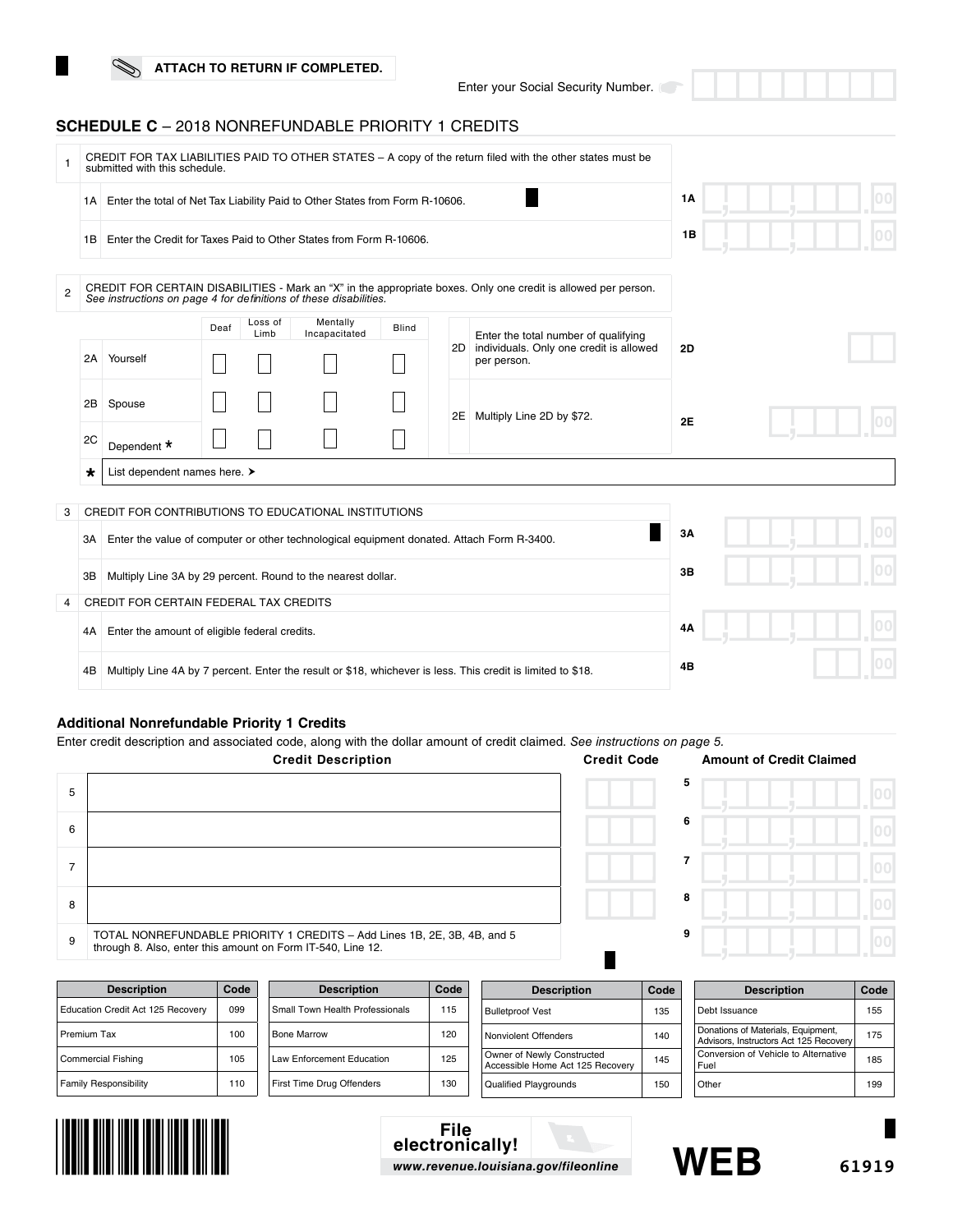**61920**

**WEB**

П

## **SCHEDULE D –** 2018 DONATION SCHEDULE

Individuals who file an individual income tax return and have overpaid their tax may choose to donate all or part of their overpayment shown on Line 35 of Form IT-540 to the organizations or funds listed below. Enter on Lines 2 through 20, the portion of the overpayment you wish to donate. The total on Line 21 cannot exceed the amount of your overpayment on Line 35 of Form IT-540.

|                                     |                | Adjusted Overpayment - From IT-540, Line 35                                                                                           | $\mathbf{1}$   |                |                  |    |                                                                      |    |  |
|-------------------------------------|----------------|---------------------------------------------------------------------------------------------------------------------------------------|----------------|----------------|------------------|----|----------------------------------------------------------------------|----|--|
|                                     |                |                                                                                                                                       |                |                |                  |    |                                                                      |    |  |
|                                     | $\overline{2}$ | The Military Family Assistance<br>Fund                                                                                                | $\overline{2}$ |                |                  | 12 | Louisiana National Guard Honor<br><b>Guard for Military Funerals</b> | 12 |  |
|                                     | 3              | <b>Coastal Protection and</b><br><b>Restoration Fund</b>                                                                              | 3              |                |                  | 13 | Louisiana State Troopers<br>Charities, Inc.                          | 13 |  |
|                                     | 4              | The START Program                                                                                                                     | $\overline{4}$ | 0 <sup>0</sup> | $\mathbf -$      | 14 | Friends of Palmetto State Park                                       | 14 |  |
| $\mathbf$<br>LINE<br>$\overline{0}$ | 5              | <b>Wildlife Habitat and Natural</b><br>Heritage Trust Fund                                                                            | 5              |                | LINE<br>ЪP       | 15 | The American Rose Society                                            | 15 |  |
|                                     | 6              | Louisiana Cancer Trust Fund                                                                                                           | 6              |                |                  | 16 | The Extra Mile                                                       | 16 |  |
|                                     | 7              | Louisiana Pet Overpopulation<br><b>Advisory Council</b>                                                                               | 7              |                | <b>DONATIONS</b> | 17 | Louisiana Naval War Memorial<br>Commission; U.S.S. KIDD              | 17 |  |
| <b>DONATIONS</b>                    | 8              | Louisiana Food Bank Association                                                                                                       | 8              |                |                  | 18 | <b>Children's Therapeutic Services</b><br>at the Emerge Center       | 18 |  |
|                                     | 9              | Make-A-Wish Foundation of the<br>Texas Gulf Coast and Louisiana                                                                       | 9              |                |                  | 19 | Louisiana Horse Rescue<br>Association                                | 19 |  |
|                                     | 10             | Louisiana Association of United<br>Ways/LA 2-1-1                                                                                      | 10             |                |                  | 20 | Louisiana Coalition Against<br>Domestic Violence                     | 20 |  |
|                                     | 11             | <b>American Red Cross</b>                                                                                                             | 11             |                |                  |    |                                                                      |    |  |
|                                     | 21             | TOTAL DONATIONS - Add Lines 2 through 20. This amount cannot be more than Line 1. Also, enter this amount<br>on Form IT-540, Line 36. |                |                |                  |    | 21                                                                   |    |  |

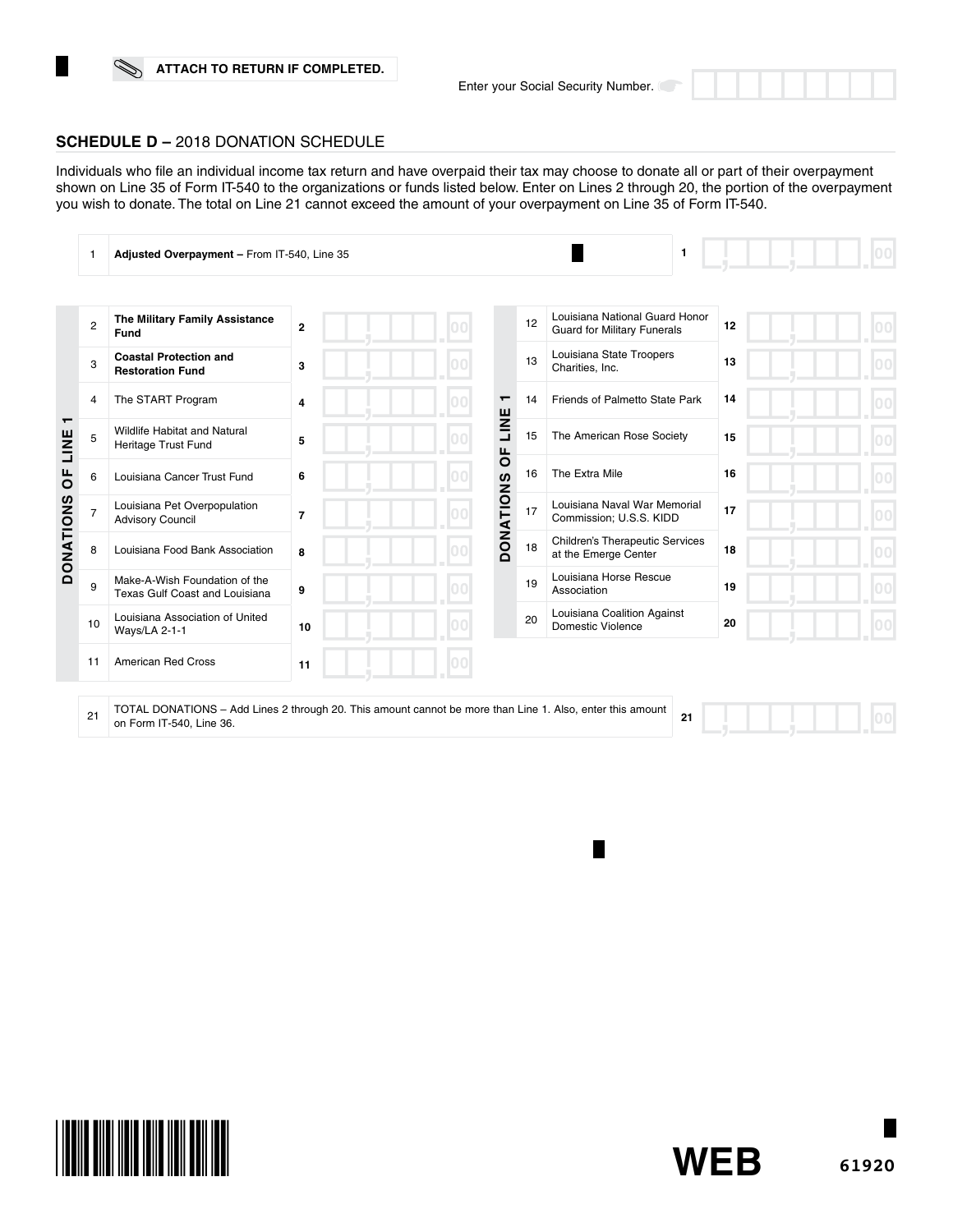## **SCHEDULE E –** 2018 ADJUSTMENTS TO INCOME

|  |  |  |  | Enter your Social Security Number. |
|--|--|--|--|------------------------------------|
|--|--|--|--|------------------------------------|

|    | FEDERAL ADJUSTED GROSS INCOME – Enter the amount from your Federal Form 1040, Line 7.<br>Check box if amount is less than zero. |
|----|---------------------------------------------------------------------------------------------------------------------------------|
| 2  | INTEREST AND DIVIDEND INCOME FROM OTHER STATES AND THEIR POLITICAL<br><b>SUBDIVISIONS</b>                                       |
| 2Α | RECAPTURE OF START CONTRIBUTIONS                                                                                                |
| 2Β | ADD BACK OF DONATION TO SCHOOL TUITION ORGANIZATION CREDIT                                                                      |
| 3  | TOTAL - Add Lines 1, 2, 2A, and 2B.                                                                                             |

|    | $\mathsf{per}$ . $\Box$ |  |  |  |  |    |
|----|-------------------------|--|--|--|--|----|
| 1  |                         |  |  |  |  | 00 |
| 2  |                         |  |  |  |  | 00 |
| 2Α |                         |  |  |  |  | 00 |
| 2B |                         |  |  |  |  | 00 |
| 3  |                         |  |  |  |  | 00 |

**EXEMPT INCOME –** Enter on Lines 4A through 4G the amount of exempted income included in Line 1 above. Enter description and associated code, along with the dollar amount. *See instructions beginning on page 6.*

|    | <b>Exempt Income Description</b>                                                                                                                                                                 | Code |           | Amount |
|----|--------------------------------------------------------------------------------------------------------------------------------------------------------------------------------------------------|------|-----------|--------|
| 4A |                                                                                                                                                                                                  | Е    | 4A        |        |
| 4B |                                                                                                                                                                                                  | Е    | 4B        |        |
| 4C |                                                                                                                                                                                                  | Е    | 4C        |        |
| 4D |                                                                                                                                                                                                  | Е    | 4D        |        |
| 4E |                                                                                                                                                                                                  | Е    | <b>4E</b> |        |
| 4F |                                                                                                                                                                                                  | Е    | 4F        |        |
| 4G |                                                                                                                                                                                                  | Е    | 4G        |        |
| 4H | <b>EXEMPT INCOME BEFORE APPLICABLE FEDERAL TAX - Add Lines 4A</b><br>through 4G.                                                                                                                 |      | 4H        |        |
| 41 | FEDERAL TAX APPLICABLE TO EXEMPT INCOME - Use Option 1 or Option 2, see<br>instructions.                                                                                                         |      | 41        |        |
| 4J | EXEMPT INCOME - Subtract Line 4I from Line 4H.                                                                                                                                                   |      | 4J        |        |
| 5A | LOUISIANA ADJUSTED GROSS INCOME BEFORE IRC 280C EXPENSE ADJUSTMENT -<br>Subtract Line 4J from Line 3.                                                                                            |      | <b>5A</b> |        |
| 5B | IRC 280C EXPENSE ADJUSTMENT                                                                                                                                                                      |      | 5B        |        |
| 5C | LOUISIANA ADJUSTED GROSS INCOME - Subtract Line 5B from Line 5A. Also, enter this<br>amount on Form IT-540, Line 7. Mark the box on Form IT-540, Line 7, indicating that Schedule E<br>was used. |      | <b>5C</b> |        |

| <b>Description</b> - See instructions beginning on page 6.                      | Code |  |  |
|---------------------------------------------------------------------------------|------|--|--|
| Interest and Dividends on U.S. Government Obligations                           |      |  |  |
| Louisiana State Employees' Retirement Benefits                                  | 02E  |  |  |
| Louisiana State Teachers' Retirement Benefits                                   | 03E  |  |  |
| <b>Federal Retirement Benefits</b>                                              | 04E  |  |  |
| <b>Other Retirement Benefits</b><br>Taxpayer date retired: Spouse date retired: | 05E  |  |  |
| Annual Retirement Income Exemption for Taxpayers 65 or over                     | 06E  |  |  |
| Taxable Amount of Social Security                                               | 07E  |  |  |
| Native American Income                                                          | 08E  |  |  |
| <b>START Savings Program Contribution</b>                                       | 09E  |  |  |

| <b>Description</b> - See instructions beginning on page 6.  | Code |
|-------------------------------------------------------------|------|
| Military Pay Exclusion                                      | 10E  |
| Road Home                                                   | 11E  |
| <b>Recreation Volunteer</b>                                 | 13E  |
| Volunteer Firefighter                                       | 14E  |
| <b>Voluntary Retrofit Residential Structure</b>             | 16E  |
| Elementary and Secondary School Tuition                     | 17E  |
| <b>Educational Expenses for Home-Schooled Children</b>      | 18E  |
| <b>Educational Expenses for Quality Public Education</b>    | 19E  |
| Capital Gain from Sale of Louisiana Business                | 20E  |
| <b>Employment of Certain Qualified Disabled Individuals</b> | 21E  |
| S Bank Shareholder Income Exclusion                         | 22E  |
| Entity Level Taxes Paid to Other States                     | 23E  |
| Other, see instructions, page 8.<br>Identify:               | 49E  |



**File electronically!** *www.revenue.louisiana.gov/fileonline* **WEB**



п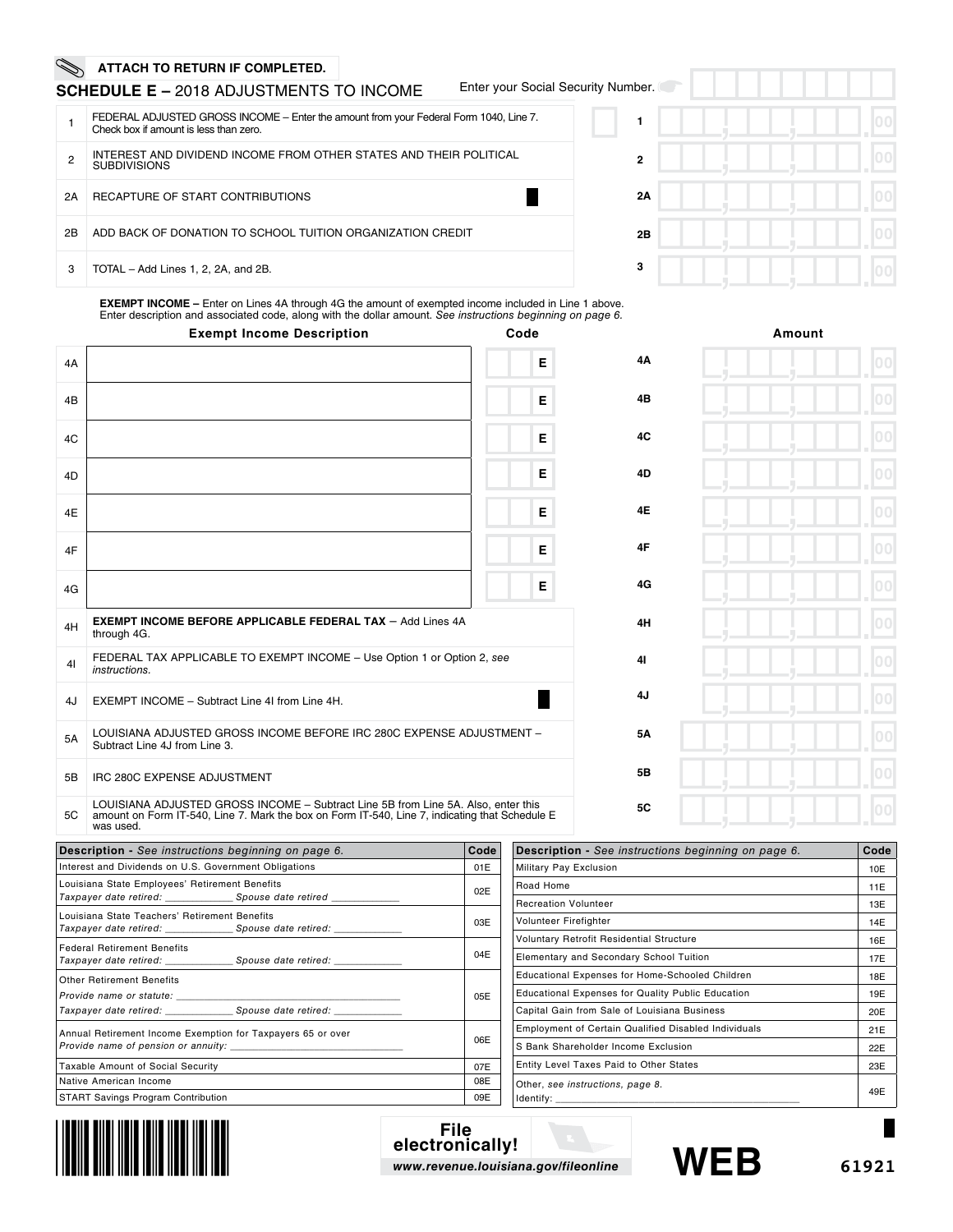## **2018 Louisiana School Expense Deduction Worksheet**

| ` Your Name | Your<br>. Security 1<br>Number<br>Social |
|-------------|------------------------------------------|
|             |                                          |

- **I.** This worksheet should be used to calculate the three School Expense Deductions listed below. Refer to Revenue Information Bulletins 09-019 and 12-008 on LDR's website for more information.
	- 1. **Elementary and Secondary School Tuition** R.S. 47:297.10 provides a deduction for amounts paid during the tax year for tuition and fees required for your dependent child's enrollment in a nonpublic elementary or secondary school that complies with the criteria set forth in *Brumfield v. Dodd* and Section 501(c)(3) of the Internal Revenue Code or to any public elementary or secondary laboratory school that is operated by a public college or university. The school can verify that it complies with the criteria. The deduction is equal to the actual amount of tuition and fees paid per dependent, limited to \$5,000. The tuition and fees that can be deducted include amounts paid for tuition, fees, uniforms, textbooks and other supplies **required** by the school.
	- 2. **Educational Expenses for Home-Schooled Children** R.S. 47:297.11 provides a deduction for educational expenses paid during the tax year for home-schooling your dependent child. In order to qualify for the deduction, you must be approved by the State Board of Elementary and Secondary Education (BESE) for home-schooling. The deduction is equal to 50 percent of the actual qualified educational expenses paid for the home-schooling per dependent, limited to \$5,000. Qualified educational expenses include amounts paid for the purchase of textbooks and curricula necessary for home-schooling.
	- 3. **Educational Expenses for a Quality Public Education** R.S. 47:297.12 provides a deduction for the fees or other amounts paid during the tax year for a quality education of a dependent child enrolled in a public elementary or secondary school, including Louisiana Department of Education approved charter schools. The deduction is equal to 50 percent of the amounts paid per dependent, limited to \$5,000. The amounts that can be deducted include amounts paid for uniforms, textbooks and other supplies **required** by the school.
- **II.** On the chart below, list the name of each qualifying dependent and the name of the school the student attends. If the student is home-schooled, enter "home-schooled." Enter an "X" in the box in column 1 if your dependent qualifies for the Elementary and Secondary School Tuition deduction, column 2 for Educational Expenses for Home-Schooled Children deduction, or column 3 for Quality Public Education deduction. If you have more than six qualifying dependents, attach a statement to your return with the required information.

| <b>Student</b> | <b>Name of Qualifying Dependent</b> | <b>Name of School</b> | Deduction as described<br>above in Section I |   |   |
|----------------|-------------------------------------|-----------------------|----------------------------------------------|---|---|
|                |                                     |                       |                                              | 2 | 3 |
| Α              |                                     |                       |                                              |   |   |
| B              |                                     |                       |                                              |   |   |
| C              |                                     |                       |                                              |   |   |
| D              |                                     |                       |                                              |   |   |
| Е              |                                     |                       |                                              |   |   |
|                |                                     |                       |                                              |   |   |

**III.** Using the letters that correspond to each qualifying dependent listed in Section II, list the amount paid per student for each qualifying expense. For students attending a qualifying school, the expense must be for an item **required** by the school. Refer to the information in Section I to determine which expenses qualify for the deduction. Retain copies of canceled checks, receipts and other documentation in order to support the amount of qualifying expenses. **If you checked column 1 in Section II, skip the 50% calculation below; however, the deduction is still limited to \$5,000.**

| <b>Qualifying Expense</b>                                                  | List the amount paid for each student as listed in Section II. |     |     |     |     |     |  |  |
|----------------------------------------------------------------------------|----------------------------------------------------------------|-----|-----|-----|-----|-----|--|--|
|                                                                            | A                                                              | В   | C   | D   | Е   | F   |  |  |
| <b>Tuition and Fees</b>                                                    |                                                                |     |     |     |     |     |  |  |
| <b>School Uniforms</b>                                                     |                                                                |     |     |     |     |     |  |  |
| Textbooks or Other Instructional Materials                                 |                                                                |     |     |     |     |     |  |  |
| Supplies                                                                   |                                                                |     |     |     |     |     |  |  |
| Total (add amounts in each column)                                         |                                                                |     |     |     |     |     |  |  |
| If column 2 or 3 in Section II was checked.<br>multiply by:                | 50%                                                            | 50% | 50% | 50% | 50% | 50% |  |  |
| Deduction per Student - Enter the result<br>or \$5,000, whichever is less. |                                                                |     |     |     |     |     |  |  |

**IV.** Total the Deduction per Student in Section III, based on the deduction for which the students qualified as marked in boxes 1, 2, or 3 in Section II.

| Enter the Elementary and Secondary School Tuition Deduction here and on IT-540, Schedule E, code 17E.                   |  |
|-------------------------------------------------------------------------------------------------------------------------|--|
| Enter the Educational Expenses for Home-Schooled Children Deduction here and on IT-540, Schedule E, code 18E. $\mid$ \$ |  |
| Enter the Educational Expenses for a Quality Public Education Deduction here and on IT-540, Schedule E, code 19E.       |  |



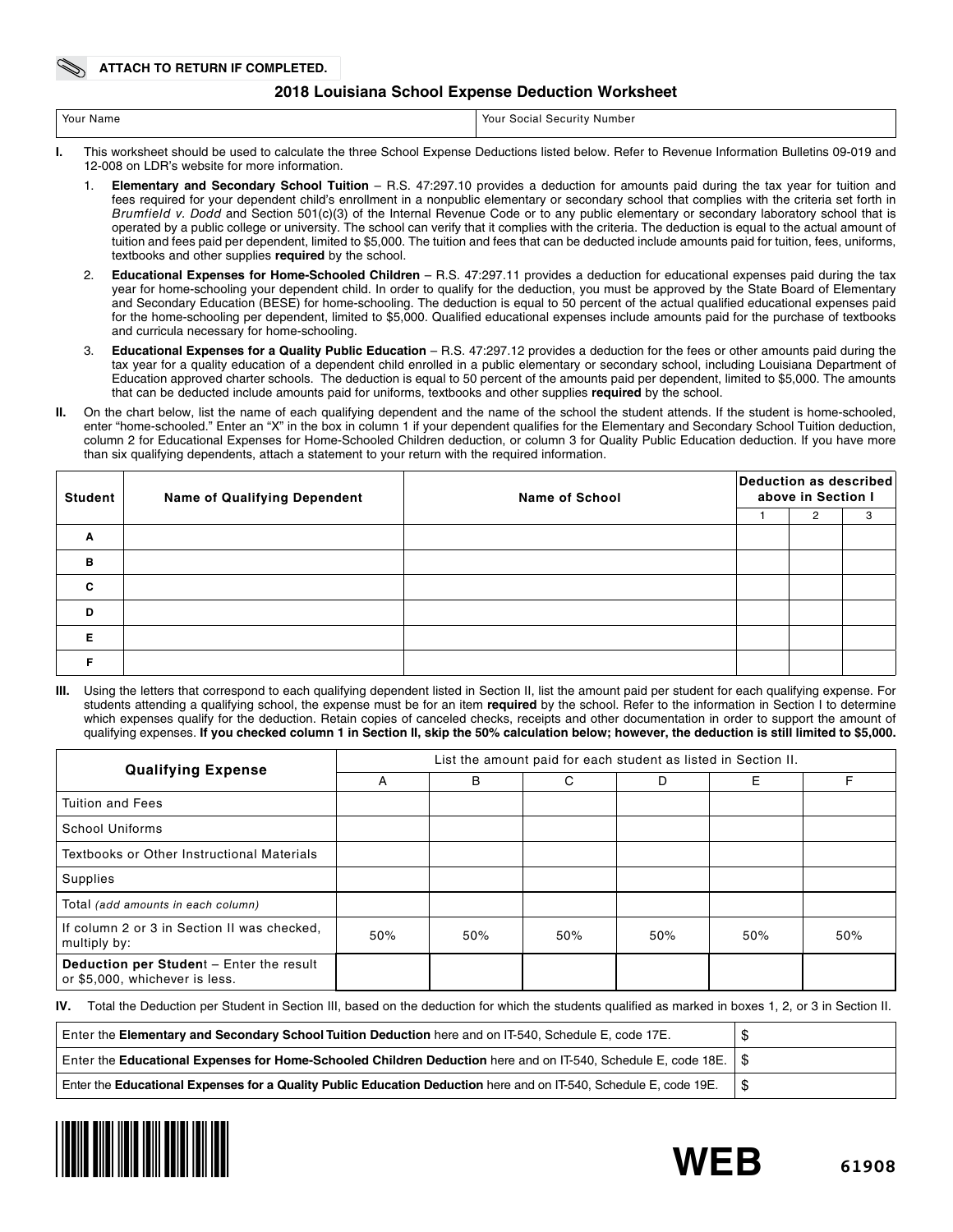|  | ATTACH TO RETURN IF COMPLETED. |
|--|--------------------------------|
|  |                                |

Enter your Social Security Number.

г

## **SCHEDULE F** – 2018 REFUNDABLE PRIORITY 2 CREDITS

|    | Credit for amounts paid by certain military servicemembers for obtaining Louisiana Hunting and Fishing Licenses. |  |                                                |                         |                            |                                  |  |  |  |
|----|------------------------------------------------------------------------------------------------------------------|--|------------------------------------------------|-------------------------|----------------------------|----------------------------------|--|--|--|
| 1A | Yourself                                                                                                         |  | Date of Birth (MM/DD/YYYY) ___________________ |                         |                            | State of issue<br>State of issue |  |  |  |
| 1B | Spouse                                                                                                           |  | Date of Birth (MM/DD/YYYY) ___________________ |                         |                            | State of issue                   |  |  |  |
|    |                                                                                                                  |  |                                                | or State Identification |                            | State of issue                   |  |  |  |
| 1C |                                                                                                                  |  | Dependents: List dependent names.              |                         |                            |                                  |  |  |  |
|    |                                                                                                                  |  |                                                |                         | Date of Birth (MM/DD/YYYY) |                                  |  |  |  |
|    |                                                                                                                  |  |                                                |                         |                            |                                  |  |  |  |
|    |                                                                                                                  |  | Dependent name                                 |                         | Date of Birth (MM/DD/YYYY) |                                  |  |  |  |
|    |                                                                                                                  |  | Dependent name                                 |                         |                            |                                  |  |  |  |
|    |                                                                                                                  |  |                                                |                         |                            |                                  |  |  |  |

1D Enter 72 percent of the amount of fees paid by certain military servicemembers for obtaining Louisiana Hunting and Fishing Licenses. *See instructions, page 9.*

#### **Additional Refundable Priority 2 Credits**

Enter credit description and associated code, along with the dollar amount of credit claimed. *See instructions on page 9.*



# **Transferable, Refundable Priority 2 Credits**

Enter the State Certification Number from Form R-6135, along with the dollar amount of credit claimed. *See instructions on page 9.*

| <b>Credit Description</b>                                                                                                       | <b>Credit Code</b>                           | <b>Amount of Credit Claimed</b> |
|---------------------------------------------------------------------------------------------------------------------------------|----------------------------------------------|---------------------------------|
| Musical and Theatrical Production<br>7.                                                                                         | $2 \mid F$<br>$+6$ <sup><math>+</math></sup> | $\overline{7}$<br>100           |
| 7A.                                                                                                                             |                                              |                                 |
| <b>Musical and Theatrical Production</b><br>8.                                                                                  | $6$ 2 F                                      | 00 <br>- 10<br>8                |
| 8A.                                                                                                                             |                                              |                                 |
| <b>Musical and Theatrical Production</b><br>9.                                                                                  | $2$ F<br>6 <sup>1</sup>                      | 100<br>9                        |
| 9A.                                                                                                                             |                                              |                                 |
| OTHER REFUNDABLE PRIORITY 2 CREDITS - Add Lines 1D, and 2 through 9. Also, enter this<br>10.<br>amount on Form IT-540, Line 18. |                                              | 10                              |
|                                                                                                                                 |                                              |                                 |

**SEE CREDIT CODES ON NEXT PAGE** 





**1D**

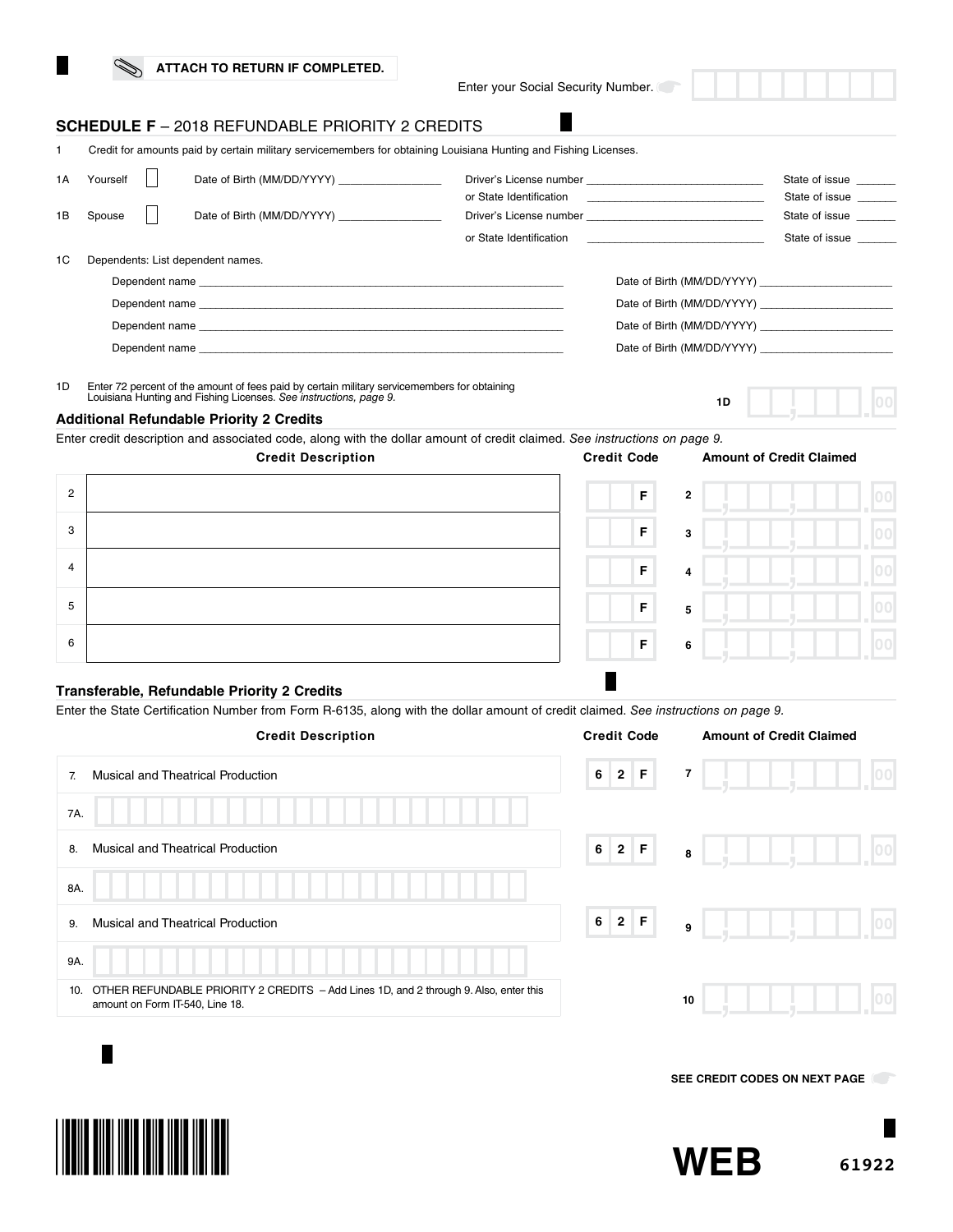×



| <b>Description</b>                | Code | <b>Description</b>                      | Code | <b>Description</b>                                                    | Code | <b>Description</b>                                            | Code |
|-----------------------------------|------|-----------------------------------------|------|-----------------------------------------------------------------------|------|---------------------------------------------------------------|------|
| Ad Valorem Offshore Vessels       | 52F  | Milk Producers                          | 58F  | School Readiness Child Care<br>Directors and Staff                    | 66F  | Conversion of Vehicle to Alternative<br>Fuel Act 125 Recovery | 71F  |
| <b>Telephone Company Property</b> | 54F  | <b>Technology Commercialization</b>     | 59F  | School Readiness Business -<br>Supported Child Care                   | 67F  | Digital Interactive Media & Software                          | 73F  |
| Prison Industry Enhancement       | 55F  | Historic Residential                    | 60F  | School Readiness Fees and Grants to<br>Resource and Referral Agencies | 68F  | Other Refundable Credit                                       | 80F  |
| Mentor-Protégé                    | 57F  | School Readiness Child Care<br>Provider | 65F  | Retention and Modernization                                           | 70F  |                                                               |      |

**\*\*\* Schedule G omitted on purpose \*\*\***

# **SCHEDULE H –** 2018 MODIFIED FEDERAL INCOME TAX DEDUCTION

| Enter the amount of your federal income tax liability as shown on the Federal Income Tax<br>Deduction Worksheet, page 2.                                       |  |
|----------------------------------------------------------------------------------------------------------------------------------------------------------------|--|
| Enter the amount of federal disaster credits allowed by IRS. See instructions on page 10.                                                                      |  |
| Add Line 1 and Line 2. Also, enter this amount on Form IT-540, Line 9, and mark box 2 on Line 9 to indicate that your income tax deduction has been increased. |  |

# **SCHEDULE I** – 2018 REFUNDABLE PRIORITY 4 CREDITS

Enter credit description and associated code, along with the dollar amount of credit claimed. *See instructions on page 10.*

|                | <b>Credit Description</b>                                                                                        | <b>Credit Code</b> | <b>Amount of Credit Claimed</b> |  |
|----------------|------------------------------------------------------------------------------------------------------------------|--------------------|---------------------------------|--|
|                |                                                                                                                  | F                  |                                 |  |
| $\overline{2}$ |                                                                                                                  | $\mathsf F$        | $\overline{2}$                  |  |
| 3              |                                                                                                                  | F                  | 3                               |  |
| $\overline{4}$ |                                                                                                                  | F                  | 4                               |  |
| 5              |                                                                                                                  | F                  | 5                               |  |
| 6              | TOTAL REFUNDABLE PRIORITY 4 CREDITS - Add Lines 1 through 5. Also, enter this amount<br>on Form IT-540, Line 27. |                    | 6                               |  |
|                |                                                                                                                  |                    |                                 |  |

| <b>Description</b>     | Code |
|------------------------|------|
| Inventory Tax          | 50F  |
| Ad Valorem Natural Gas | 51F  |



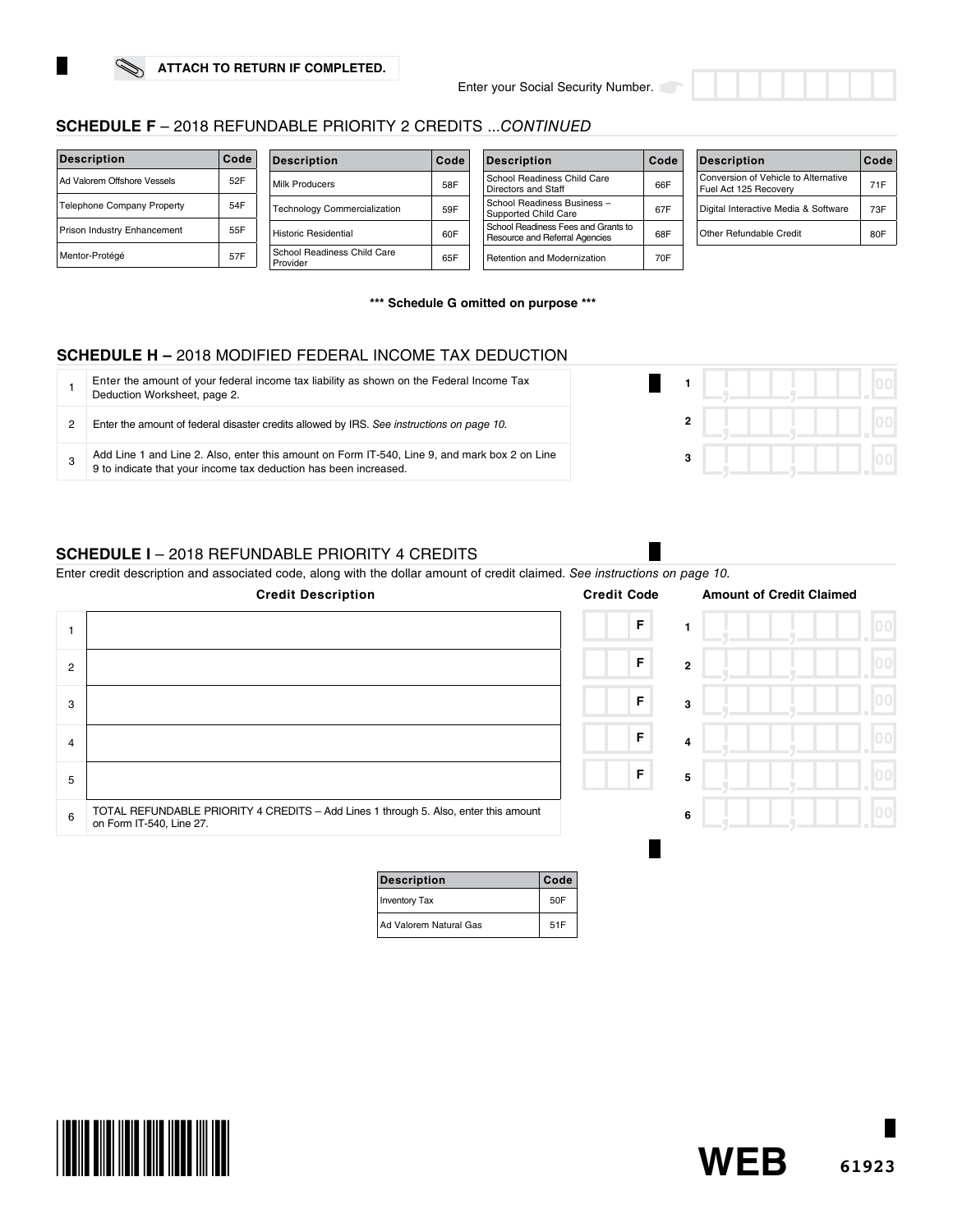## **SCHEDULE J** – 2018 NONREFUNDABLE PRIORITY 3 CREDITS

### **Nonrefundable Child Care Credits**

| FEDERAL CHILD CARE CREDIT – Enter the amount from your Federal Form 1040, Schedule 3, Line 49. This amount will be<br>used to compute your 2018 Louisiana Nonrefundable Child Care Credit.                                                       |              |  |
|--------------------------------------------------------------------------------------------------------------------------------------------------------------------------------------------------------------------------------------------------|--------------|--|
| 2018 LOUISIANA NONREFUNDABLE CHILD CARE CREDIT - Your Federal Adjusted Gross Income must be GREATER<br>THAN \$25,000 in order to claim a credit on this line. See Nonrefundable Child Care Credit Worksheet, page 15.                            | $\mathbf{2}$ |  |
| AMOUNT OF LOUISIANA NONREFUNDABLE CHILD CARE CREDIT CARRIED FORWARD FROM 2013 THROUGH 2017 -<br>See Nonrefundable Child Care Credit Worksheet.                                                                                                   | 3            |  |
| 2018 LOUISIANA NONREFUNDABLE SCHOOL READINESS CREDIT - Your Federal Adjusted Gross Income must be GREATER<br>THAN \$25,000 in order to claim a credit on this line. See Nonrefundable School Readiness Credit Worksheet, page 16.<br>5<br>3<br>4 |              |  |
| AMOUNT OF LOUISIANA NONREFUNDABLE SCHOOL READINESS CREDIT CARRIED FORWARD FROM 2013 THROUGH<br>2017 – See Nonrefundable School Readiness Credit Worksheet.                                                                                       |              |  |
|                                                                                                                                                                                                                                                  |              |  |

# **Additional Nonrefundable Priority 3 Credits**

Enter credit description and associated code, along with the dollar amount of credit claimed. *See instructions beginning on page 11.* 



#### **IMPORTANT! Only these codes can be claimed on Lines 6 through 11.**

| <b>Description</b>                                                 | Code |
|--------------------------------------------------------------------|------|
| Atchafalaya Trace                                                  | 200  |
| Organ Donation                                                     | 202  |
| Household Expense for Physically<br>and Mentally Incapable Persons | 204  |
| Previously Unemployed                                              | 208  |
| <b>Recycling Credit</b>                                            | 210  |
| <b>Basic Skills Training</b>                                       | 212  |

| <b>Description</b>                               | Code |
|--------------------------------------------------|------|
| Donation to School Tuition<br>Organization       | 213  |
| Inventory Tax Credit Carried Forward<br>and ITEP | 218  |
| Ad Valorem Natural Gas Credit<br>Carried Forward | 219  |
| Owner of Accessible and Barrier-free<br>Home     | 221  |
| New Jobs Credit                                  | 224  |
| <b>Refunds by Utilities</b>                      | 226  |

| <b>Description</b>          | Code |
|-----------------------------|------|
| Eligible Re-entrants        | 228  |
| Neighborhood Assistance     | 230  |
| Research and Development    | 231  |
| Cane River Heritage         | 232  |
| Apprenticeship              | 236  |
| Ports of Louisiana Investor | 238  |

| <b>Description</b>                        | Code |
|-------------------------------------------|------|
| Ports of Louisiana Import Export<br>Cargo | 240  |
| <b>Biomed/University Research</b>         | 300  |
| <b>Tax Equalization</b>                   | 305  |
| <b>Manufacturing Establishments</b>       | 310  |
| <b>Enterprise Zone</b>                    | 315  |
| Other                                     | 399  |

**CONTINUE ON NEXT PAGE.** 





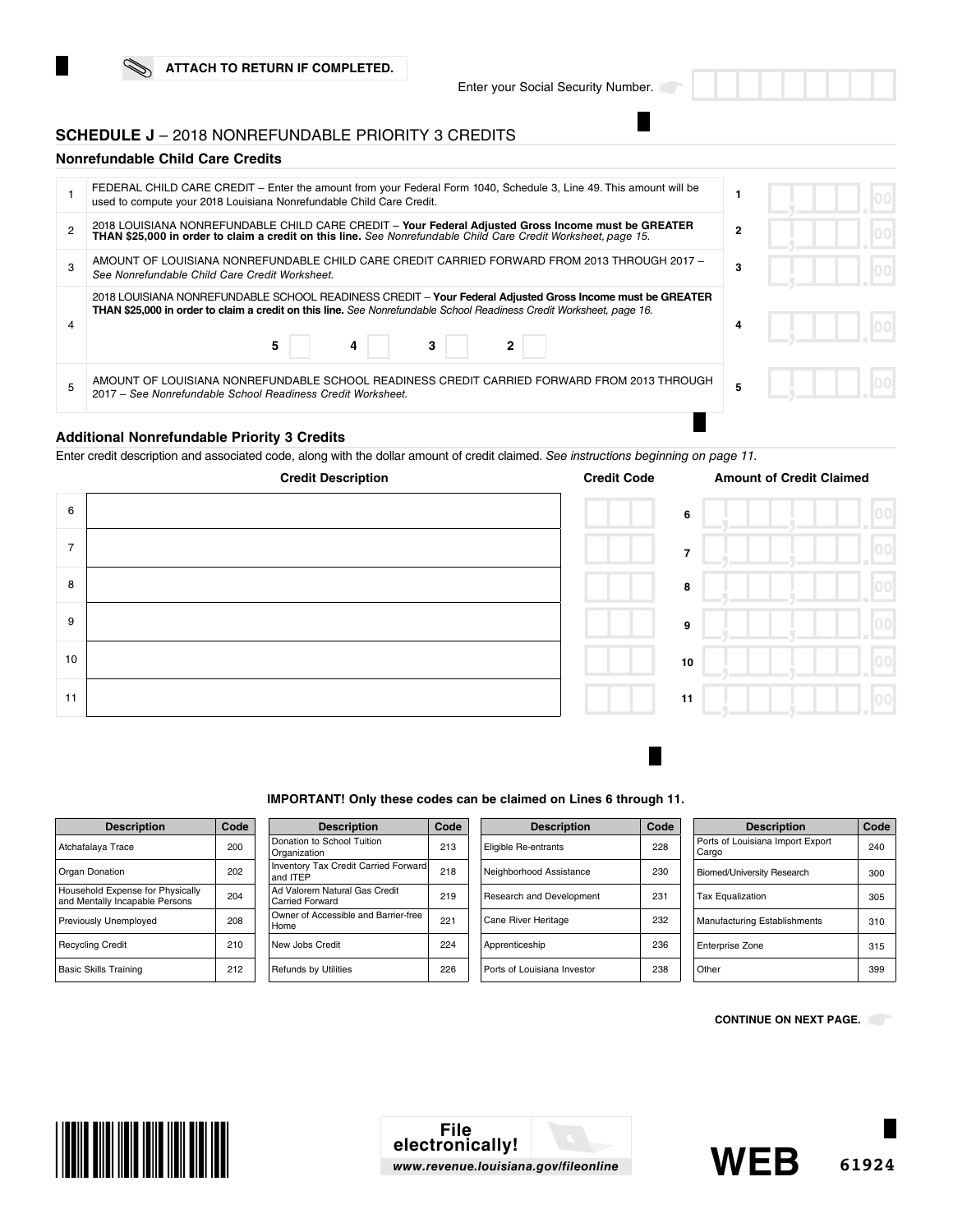Enter your Social Security Number.

# **SCHEDULE J** – 2018 NONREFUNDABLE PRIORITY 3 CREDITS ...*CONTINUED*

#### **Transferable, Nonrefundable Priority 3 Credits**

Enter credit description, associated code, along with the dollar amount of credit claimed and the State Certification Number from Form R-6135. *See instructions beginning on page 11.*

|     | <b>Credit Description</b>                                                                                            | <b>Credit Code</b> |      | <b>Amount of Credit Claimed</b> |                  |
|-----|----------------------------------------------------------------------------------------------------------------------|--------------------|------|---------------------------------|------------------|
| 12  |                                                                                                                      |                    | 12   |                                 | 00               |
| 12A |                                                                                                                      |                    |      |                                 |                  |
| 13  |                                                                                                                      |                    | 13   |                                 | $\overline{100}$ |
| 13A |                                                                                                                      |                    |      |                                 |                  |
| 14  |                                                                                                                      |                    | $14$ |                                 | 00               |
| 14A |                                                                                                                      |                    |      |                                 |                  |
| 15  |                                                                                                                      |                    | 15   |                                 | 00               |
| 15A |                                                                                                                      |                    |      |                                 |                  |
| 16  | TOTAL NONREFUNDABLE PRIORITY 3 CREDITS - Add Lines 2 through 15. Also, enter<br>this amount on Form IT-540, Line 22. |                    | 16   |                                 |                  |
|     |                                                                                                                      |                    |      |                                 |                  |

#### **IMPORTANT! Only these codes can be claimed on Lines 12 through 15.**

| <b>Description</b>               | Code |
|----------------------------------|------|
| <b>Motion Picture Investment</b> | 251  |
| Research and Development         | 252  |
| <b>Historic Structures</b>       | 253  |

| <b>Description</b>        | Code |  |
|---------------------------|------|--|
| Digital Interactive Media | 254  |  |
| Capital Company           | 257  |  |
| I CDEI                    | 258  |  |

| <b>Description</b>            | Code |
|-------------------------------|------|
| <b>New Markets</b>            | 259  |
| Brownfields Investor          | 260  |
| Motion Picture Infrastructure | 261  |

| <b>Description</b> | Code |
|--------------------|------|
| Angel Investor     | 262  |
| Other              | 299  |



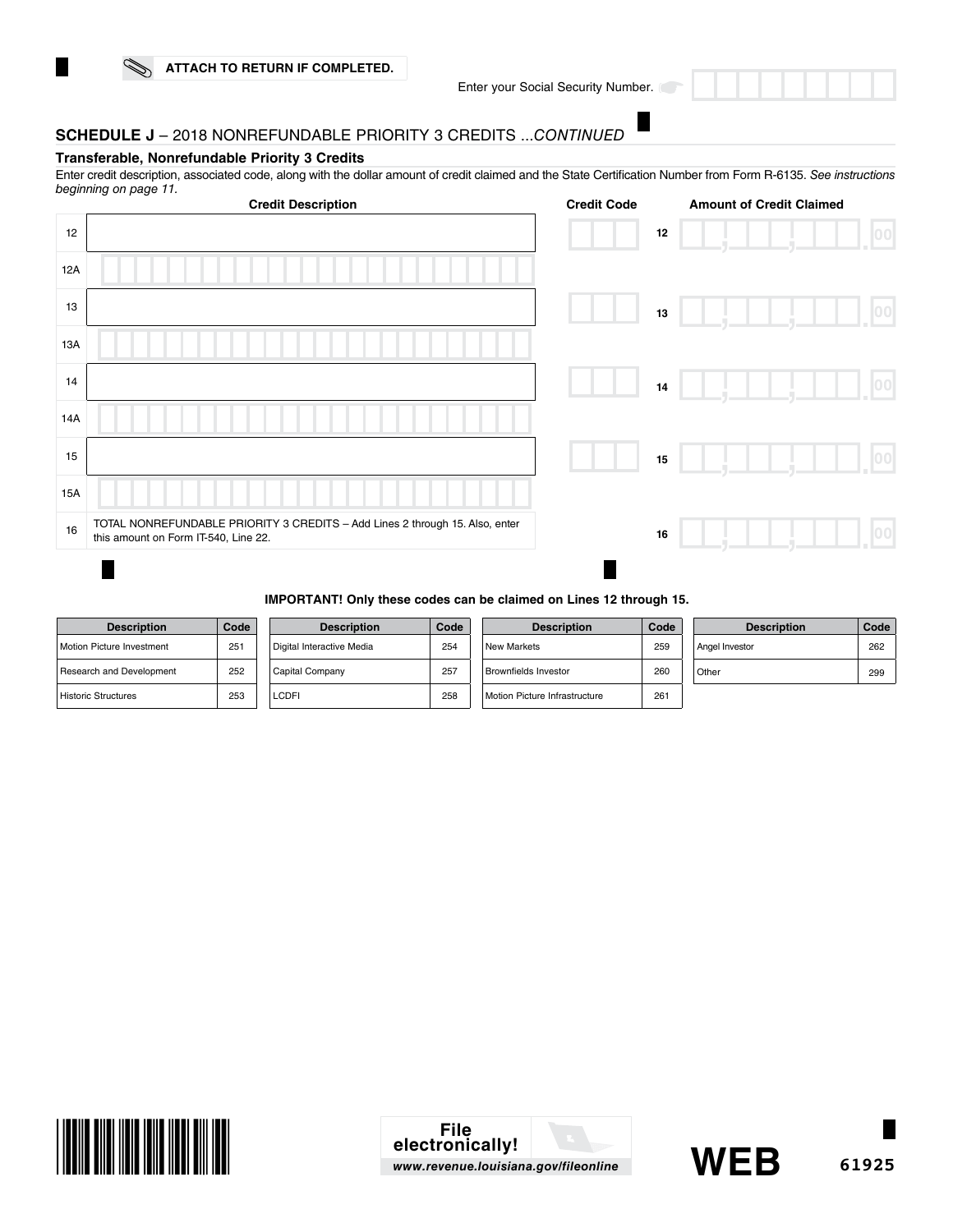#### **ATTACH THIS WORKSHEET TO YOUR RETURN IF COMPLETED.**

#### **2018 Louisiana Refundable Child Care Credit Worksheet** *(For use with Form IT-540)*

| Your Name | Social Security Number |
|-----------|------------------------|
|           |                        |

### **Your Federal Adjusted Gross Income must be \$25,000 or less in order to complete this form. See instructions on page 14.**

**1. Care Provider Information Schedule –** Complete columns A through E for each person or organization that provided care to your child. You may use Federal Form W-10, supplied by your provider, to obtain the information. If your care provider does not provide a Federal Form W-10, complete those parts of the Care Provider Information Schedule for which you have the information. If your child attended a child care facility that participated in the Quality Start program, you must enter the facility license number from Form R-10614 in column D. You must follow the same rules of "Due Diligence" as the IRS requires if you do not have all of the care provider information. See IRS 2018 Publication 503 for information on "Due Diligence." If additional lines are required for Lines 1 or 2, attach a schedule. **Falsification of any information provided on this form constitutes fraud and can result in criminal penalties.**

| A                    | в                                                                   |                                    | D                                 |                                    |
|----------------------|---------------------------------------------------------------------|------------------------------------|-----------------------------------|------------------------------------|
| Care provider's name | Address (number, street, apartment<br>number, city, state, and ZIP) | Identifying number<br>(SSN or EIN) | <b>Facility license</b><br>number | Amount paid<br>(See instructions.) |
|                      |                                                                     |                                    |                                   | .00                                |
|                      |                                                                     |                                    |                                   | .00 <sub>1</sub>                   |
|                      |                                                                     |                                    |                                   | .00 <sub>1</sub>                   |
|                      |                                                                     |                                    |                                   | .00 <sub>1</sub>                   |
|                      |                                                                     |                                    |                                   | .00 <sub>1</sub>                   |

#### **2.** For each child under age 13, enter their name in column F, their Social Security Number in column G, and the amount of Qualified Expenses you incurred and paid in 2018 in column H. See the definitions on page 14 for information on Qualified Expenses.

|                                           |  | G                                             | н                                                                                          |
|-------------------------------------------|--|-----------------------------------------------|--------------------------------------------------------------------------------------------|
| Qualifying person's name<br>First<br>Last |  | Qualifying person's<br>Social Security Number | Qualified expenses you<br>incurred and paid in 2018 for<br>the person listed in column (F) |
|                                           |  |                                               | .00.                                                                                       |
|                                           |  |                                               | .00.                                                                                       |
|                                           |  |                                               | .00.                                                                                       |
|                                           |  |                                               | .00.                                                                                       |
|                                           |  |                                               | .00                                                                                        |

| 3  | Add the amounts in column H, Line 2. Do not enter more than \$3,000 for one qualifying person or<br>\$6,000 for two or more persons. Enter this amount here and on Form IT-540, Line 14A.          |                                                                         |                                                                                      |                                                                                                     | $\mathbf{3}$ |  | .00 |
|----|----------------------------------------------------------------------------------------------------------------------------------------------------------------------------------------------------|-------------------------------------------------------------------------|--------------------------------------------------------------------------------------|-----------------------------------------------------------------------------------------------------|--------------|--|-----|
| 4  | Enter your earned income. See the definitions on page 14.                                                                                                                                          |                                                                         |                                                                                      |                                                                                                     | 4            |  | .00 |
| 5  | If married filing jointly, enter your spouse's earned income (if your spouse was a student or was)<br>disabled, see IRS Publication 503). All other filing statuses, enter the amount from Line 4. |                                                                         |                                                                                      |                                                                                                     | 5            |  | .00 |
| 6  | Enter the smallest of Lines 3, 4, or 5. Enter this amount on Form IT-540, Line 14B.                                                                                                                |                                                                         |                                                                                      |                                                                                                     | 6            |  | .00 |
|    |                                                                                                                                                                                                    |                                                                         |                                                                                      | Enter your Federal Adjusted Gross Income from Form IT-540, Line 7, or Schedule E, Line 1, if filed. | 7            |  | .00 |
| 8  | Enter on Line 8 the decimal amount shown below that applies to the amount on Line 7.<br>If Line 7 is:                                                                                              | over<br>\$0<br>\$15,000<br>\$17,000<br>\$19,000<br>\$21,000<br>\$23,000 | but not over<br>\$15,000<br>\$17,000<br>\$19,000<br>\$21,000<br>\$23,000<br>\$25,000 | decimal amount<br>.35<br>.34<br>.33<br>.32<br>.31<br>.30                                            | 8            |  |     |
| 9  | Multiply Line 6 by the decimal amount on Line 8.                                                                                                                                                   |                                                                         |                                                                                      |                                                                                                     | 9            |  | .00 |
| 10 | Multiply Line 9 by 50 percent and enter this amount on Line 11.                                                                                                                                    |                                                                         |                                                                                      | 10                                                                                                  | $X$ .50      |  |     |
| 11 | Enter this amount on Form IT-540, Line 14.                                                                                                                                                         |                                                                         |                                                                                      |                                                                                                     | 11           |  | .00 |